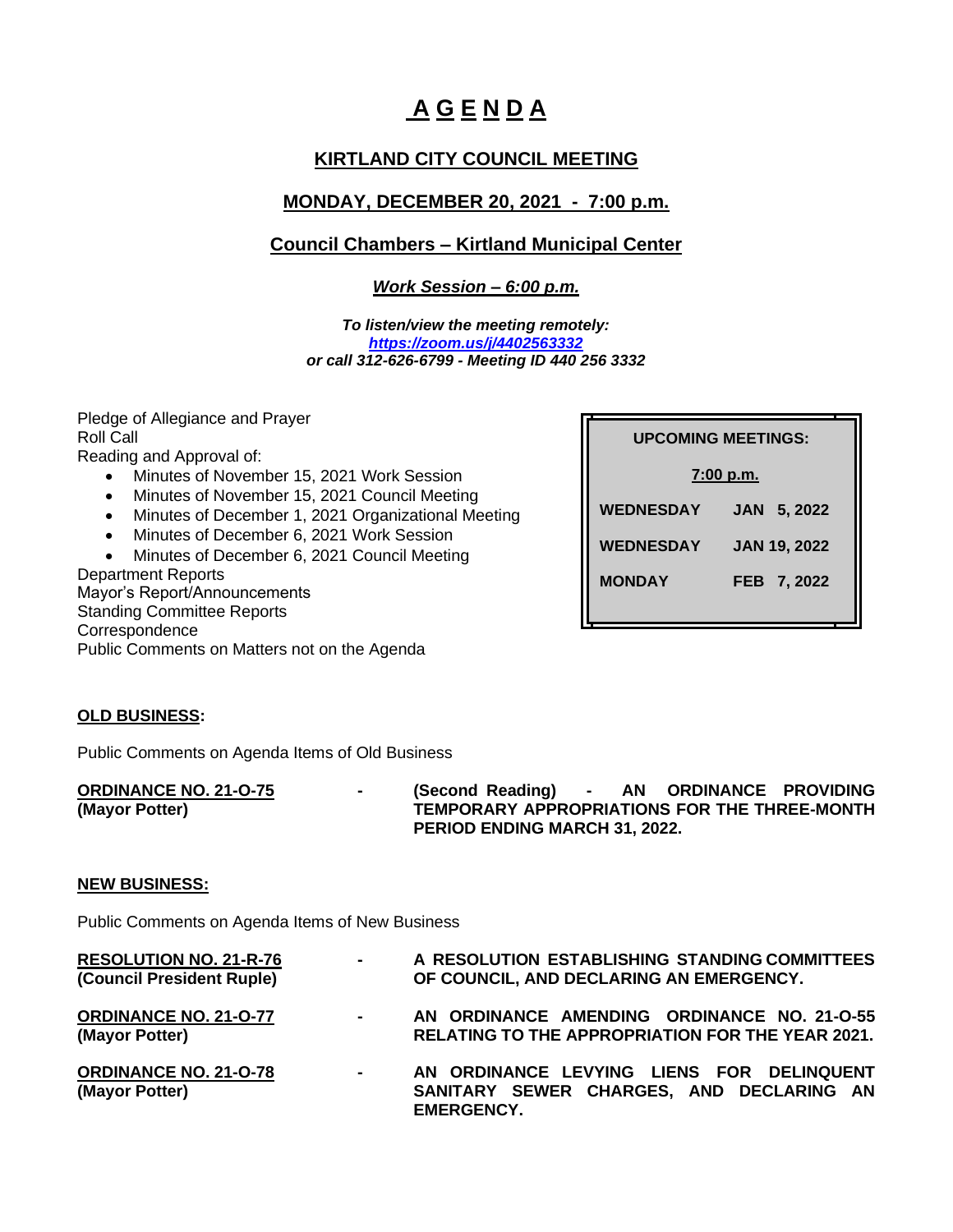**A G E N D A KIRTLAND CITY COUNCIL MEETING**

**December 20, 2021**

**Page 2**

- **NEW BUSINESS (continued):**
- **RESOLUTION NO. 21-R-79 - A RESOLUTION ACCEPTING THE AMOUNTS AND RATES (Mayor Potter) AS DETERMINED BY THE BUDGET COMMISSION AND AUTHORIZING THE NECESSARY TAX LEVIES AND CERTIFYING THEM TO THE COUNTY AUDITOR.**
- **RESOLUTION NO. 21-R-80 - A RESOLUTION AMENDING THE CITY'S CREDIT CARD (Mayor Potter) POLICY WHICH WAS ADOPTED IN RESOLUTION 21-R-49, AND DECLARING AN EMERGENCY.**
- **RESOLUTION NO. 21-R-81 - A RESOLUTION AUTHORIZING THE MAYOR TO ENTER (Mayor Potter) INTO A COOPERATIVE AGREEMENT WITH LAKE COUNTY, OHIO FOR THE PURPOSES OF SUBMITTING AN APPLICATION TO THE OHIO PUBLIC WORKS COMMISSION FOR THE OLD TOWN SANITARY SEWER DISTRICT, AND DECLARING AN EMERGENCY.**
- **RESOLUTION NO. 21-R-82 - A RESOLUTION AUTHORIZING THE CLOSEOUT OF THE (Mayor Potter) FOX HILL DRAINAGE PROJECT CONTRACT WITH BADGER TRANSFER LLC, AND DECLARING AN EMERGENCY.**
- **RESOLUTION NO. 21-R-83 - A RESOLUTION AUTHORIZING THE CLOSEOUT OF THE (Mayor Potter) GILDERSLEEVE DRIVE DRAINAGE PROJECT CONTRACT WITH BADGER TRANSFER LLC, AND DECLARING AN EMERGENCY.**
- **RESOLUTION NO. 21-R-84 - A RESOLUTION AUTHORIZING THE CLOSEOUT OF THE (Mayor Potter) RACCOON HILL DRAINAGE PROJECT CONTRACT WITH BADGER TRANSFER LLC, AND DECLARING AN EMERGENCY.**
- **RESOLUTION NO. 21-R-85 - A RESOLUTION AUTHORIZING THE CLOSEOUT OF THE (Mayor Potter) TIBBETS ROAD DRAINAGE PROJECT CONTRACT WITH BADGER TRANSFER LLC, AND DECLARING AN EMERGENCY.**
- **RESOLUTION NO. 21-R-86 - A RESOLUTION AUTHORIZING THE CLOSEOUT OF THE (Mayor Potter) WISNER ROAD NORTH DRAINAGE PROJECT CONTRACT WITH BADGER TRANSFER LLC, AND DECLARING AN EMERGENCY.**
- **ORDINANCE NO. 21-O-87 - AN ORDINANCE CONFIRMING THE RE-APPOINTMENT OF (Mayor Potter) MATTHEW A. LALLO AS DIRECTOR OF LAW, ESTABLISHING A WAGE AND FEE ARRANGEMENT WITH MATTHEW A. LALLO, AND DECLARING AN EMERGENCY.**
- **ORDINANCE NO. 21-O-88 - AN ORDINANCE ACCEPTING THE RE-APPOINTMENT OF (Mayor Potter) THOMAS G. LOBE AS ASSISTANT LAW DIRECTOR, ESTABLISHING A WAGE AND FEE ARRANGEMENT WITH THOMAS G. LOBE, AND DECLARING AN EMERGENCY.**